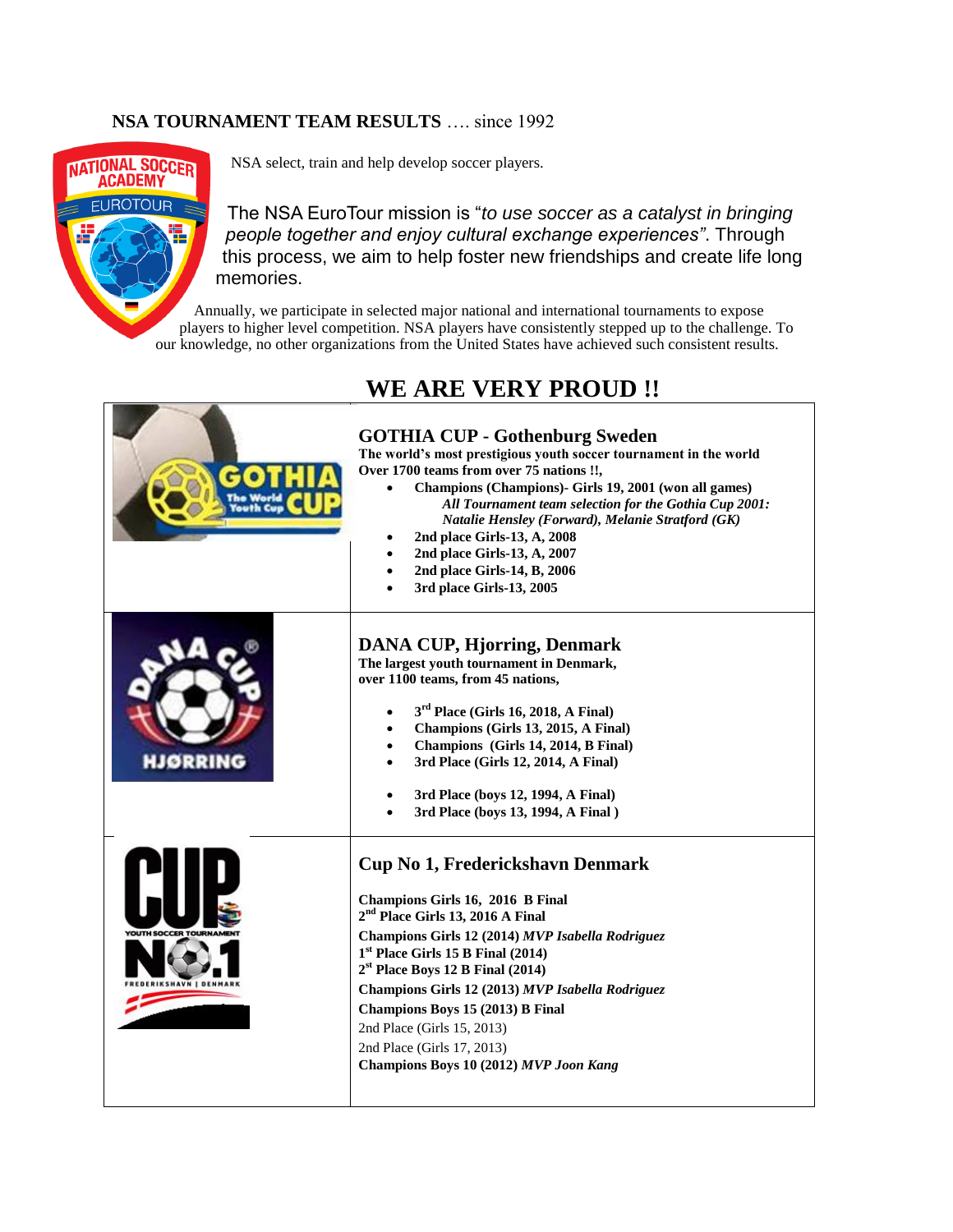| Frederikshavn, Denmark | Dana Cup No. 1 - Frederickshavn, Denmark<br>Champions (girls 12, 2011) MVP for Girls 12 Mia Root<br>$\bullet$<br>3rd Place (girls 13, 2008)<br>$\bullet$<br>3rd Place (girls 13, 2007)<br>$\bullet$<br>Champions (girls 13, 2006) MVP for Girls 13 Lindsey McCall<br>$\bullet$<br>3rd Place (girls 14, 2006)<br>$\bullet$<br>3rd Place (girls 15, 2006)<br>$\bullet$<br>3rd Place (boys 12, 2006)<br>$\bullet$<br>Champions (girls 16, B, 1999)<br>$\bullet$<br>Champions (girls 14, 1996 - won all games)<br>$\bullet$<br><b>Champions (boys 12, B, 1995)</b><br>$\bullet$<br>2nd Place (girls 13, 1999)<br>$\bullet$<br>2nd Place (boys 12, B, 1999)<br>$\bullet$<br>2nd Place (girls 15, 1997)<br>$\bullet$<br>2nd Place (boys B, 13, 1997)<br>$\bullet$<br>2nd Place (boys B, 11, 1995)<br>$\bullet$<br>3rd Place (boys 12, 1996)<br>$\bullet$<br>3rd Place (boys, 13 1995)<br>$\bullet$ |
|------------------------|----------------------------------------------------------------------------------------------------------------------------------------------------------------------------------------------------------------------------------------------------------------------------------------------------------------------------------------------------------------------------------------------------------------------------------------------------------------------------------------------------------------------------------------------------------------------------------------------------------------------------------------------------------------------------------------------------------------------------------------------------------------------------------------------------------------------------------------------------------------------------------------------|
| LENGE DALASMA NOVEMBR  | <b>DALECARLIA CUP - Sweden</b><br>Champions (girls 12,1997-won all games)<br>$\bullet$<br>Champions (girls 14,1996-won all games)<br>$\bullet$<br>MVP for Girls 14 (1995) Elizabeth Johnson<br>Champions (boys 12, 1996)<br>٠<br>Champions (boys 13, 1995)<br>$\bullet$<br>Champions (boys 12, 1994)<br>$\bullet$<br>Champions, (boys B, 12, 1995)<br>$\bullet$<br>Champions, (boys B, 11, 1995)<br>$\bullet$<br>Champions, (boys B, 12, 1994)<br>$\bullet$<br>2nd Place (girls 14, 1995)<br>$\bullet$<br>2nd Place (boys 13, 1994)<br>$\bullet$<br>3rd Place (boys 12, 1997)<br>$\bullet$<br>3rd Place (boys 12, 1994)<br>$\bullet$<br>3rd Place (boys 11, 1993)<br>$\bullet$<br>3rd Place (boys 13, 1993)<br>$\bullet$                                                                                                                                                                     |
|                        | <b>STOCKHOLM CUP, Sweden</b><br>Champions (girls 14, 1999)<br>٠<br>Champions (girls 14, 1996- won all games)<br>MVP for girls, 14 (1996) Arlene Devitt<br>Champions (girls B, 14, 1995)<br><b>Champions (boys B, 14, 1995)</b><br>2nd place (girls 12, 1999)<br>MVP for Girls 12 (1999) Linda Allen<br>2nd Place (boys 12, 1996)<br><b>BEST Visiting Club award, 1996, 1999</b>                                                                                                                                                                                                                                                                                                                                                                                                                                                                                                              |